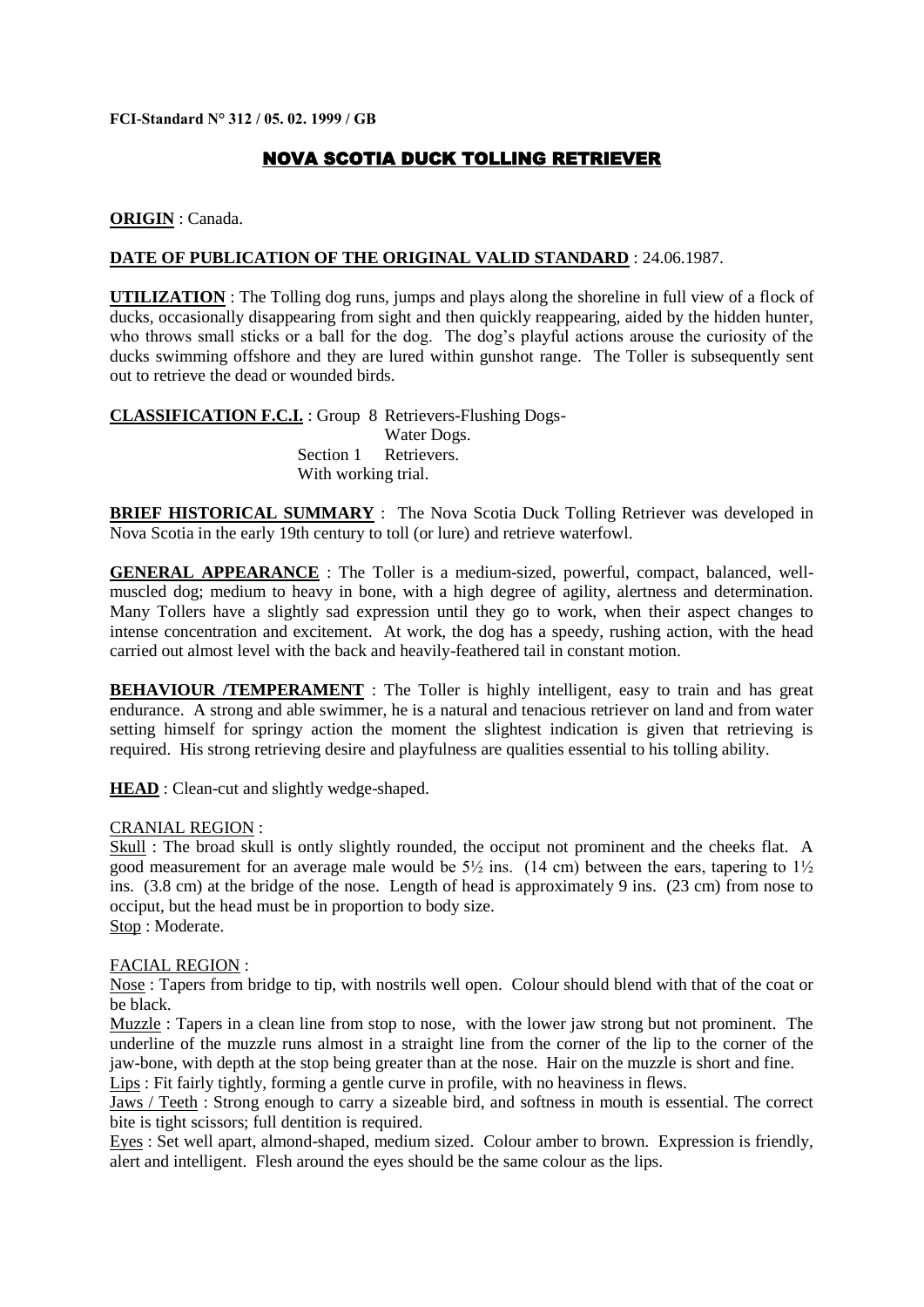Ears : Triangular, of medium size, set high and well back on the skull, with the base held very slightly erect, well feathered at the back of the fold, hair short at the rounded tips.

**NECK** : Strongly muscled and well set on, of medium length, with no indication of throatiness.

## **BODY** :

Topline : Level. Back : Short and straight. Loins : Strong and muscular. Chest : Deep, brisket reaching to the elbows. Ribs well sprung, neither barrel-shaped nor flat. Belly : Tuck-up moderate.

**TAIL** : Following the natural very slight slope of the croup, broad at the base, luxuriant and heavily feathered, with the last vertebra reaching at least to the hock. The tail may be carried below the level of the back except when the dog is alert when it curves high over, though never touching the body.

# **LIMBS**

FOREQUARTERS : Should appear as parallel columns; straight and strong in bone.

Shoulders : Shoulders should be muscular, with the blade well laid back and well laid, on giving good withers sloping into the short back. The blade and upper arm are roughly equal in length.

Elbows : Should be close to the body, turning neither in nor out, working cleanly and evenly.

Pastern : Strong and slightly sloping.

Forefeet : Strongly webbed of medium size, tight and round, with well arched toes and thick pads. Dewclaws may be removed.

HINDQUARTERS : Muscular, broad and square in appearance. Rear and front angulation should be in balance. Upper and lower sections being approximately equal in length.

Thighs : Very muscular.

Stifles : Well bent.

Hocks : Well let down, turning neither in nor out. Dewclaws must not be present. Hindfeet : As forefeet.

**GAIT/MOVEMENT** : The Toller combines an impression of power with a springy, jaunty gait, showing good reach in front and a strong driving rear.

Feet should turn neither in nor out and the legs travel in a straight line. As speed increases, the dog should single-track, with the topline remaining level.

# **COAT**

HAIR : The Toller was bred to retrieve from icy waters and must have a water-repellent double coat of medium length and softness with a softer, dense undercoat. The coat may have a slight wave on the back, but is otherwise straight. Some winter coats may form a long, loose curl at the throat. Featherings are soft at the throat, behind the ears and at the back of the thighs, and forelegs are moderately feathered.

COLOUR : Colour is various shades of red or orange with lighter featherings and underside of tail, and usually at least one of the following white markings : tip of tail, feet (not extending beyond the pasterns), chest and blaze. A dog of otherwise high quality is not to be penalized for lack of white. The pigment of the nose, lips, and eye rims to be flesh-coloured, blending with coat, or black.

## **SIZE AND WEIGHT** :

Ideal height for males over 18 months is 19-20 ins. (48-51 cm): females over 18 months 18-19 ins. (45-48 cm). One inch (2,5 cm) over or under ideal height is allowed.